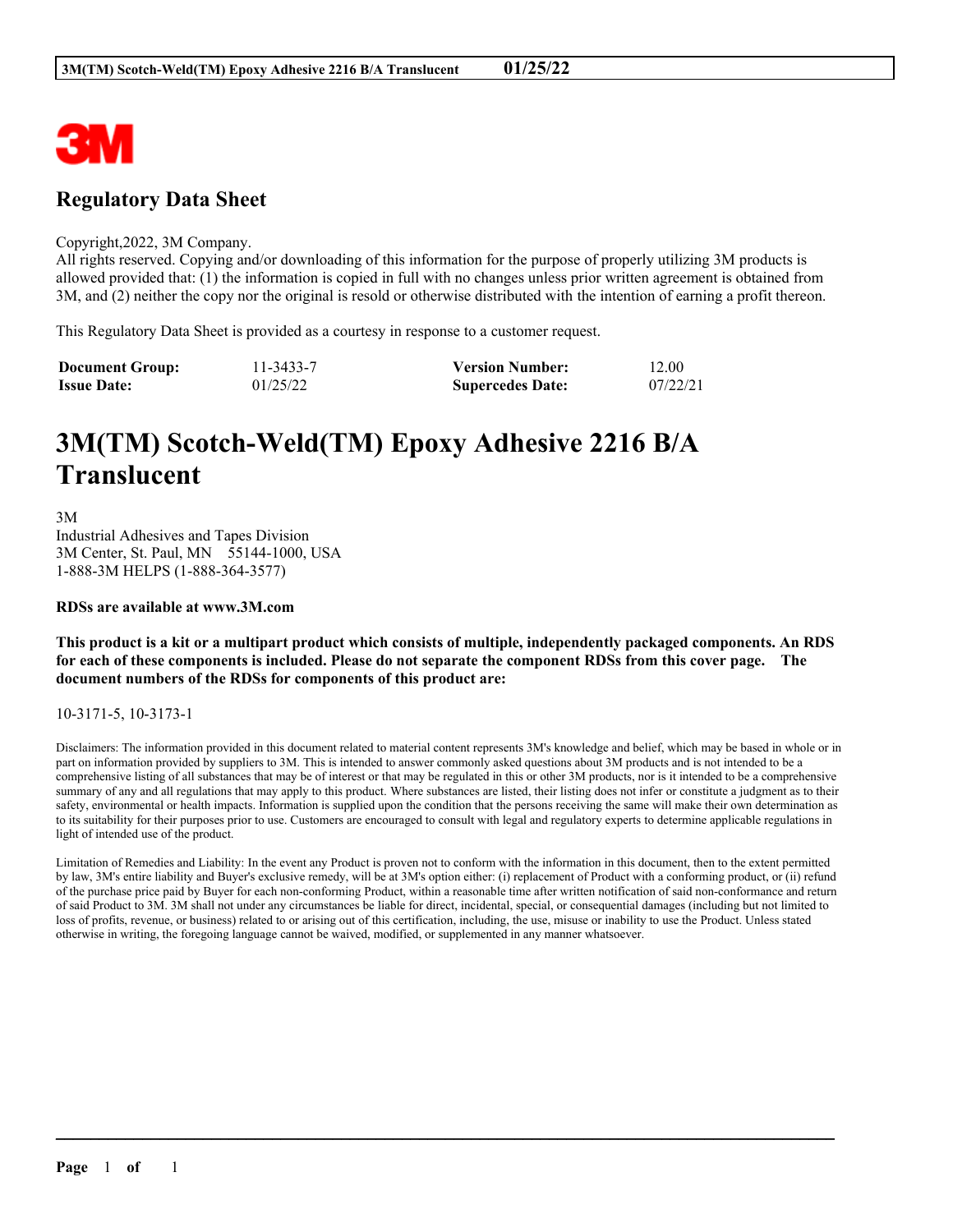

## **Regulatory Data Sheet**

## Copyright,2022, 3M Company.

All rights reserved. Copying and/or downloading of this information for the purpose of properly utilizing 3M products is allowed provided that: (1) the information is copied in full with no changes unless prior written agreement is obtained from 3M, and (2) neither the copy nor the original is resold or otherwise distributed with the intention of earning a profit thereon.

This Regulatory Data Sheet is provided as a courtesy in response to a customer request.

| <b>Document Group:</b> | $10 - 3171 - 5$ | <b>Version Number:</b>  | 11.01    |
|------------------------|-----------------|-------------------------|----------|
| <b>Issue Date:</b>     | 07/01/22        | <b>Supercedes Date:</b> | 01/21/22 |

# **3M™ Scotch-Weld™ Epoxy Adhesive 2216 Translucent Part B**

3M Industrial Adhesives and Tapes Division 3M Center, St. Paul, MN 55144-1000, USA 1-888-3M HELPS (1-888-364-3577)

## **RDSs are available at www.3M.com**

## **Regulations and Industry Standards**

## **SDS (US OSHA)**

See Safety Data Sheet (SDS) for hazard and other regulatory data.

## **California Proposition 65**

This product is an industrial product manufactured outside of California. It has not been assessed for consumer sale or use. Contact the manufacturer if more information is needed for your use.

## **China RoHS**

This product or part does not exceed the maximum concentration values (MCVs) in China RoHS GB/T 26572-2011 (Requirements of Concentration limits for certain restricted substances in electrical and electronic products), which means that each of the homogeneous materials within this product is below the following MCVs: (a) 0.1% (by weight) for lead and its compounds, mercury and its compounds, hexavalent chromium and its compounds, polybrominated biphenyls or polybrominated diphenyl ethers; and (b) 0.01% (by weight) for cadmium and its compounds.

**CONEG**

This product complies with the US CONEG (Coalition of Northeastern Governors) Model Toxics in Packaging Legislation as there is no intentionally added lead, cadmium, hexavalent chromium or mercury, and the sum total concentration of these substances in the product does not exceed 100 ppm by weight.

## **Conflict Minerals**

Conflict Minerals, which the U.S. Securities and Exchange Commission ("SEC") has defined as gold, columbite-tantalite (coltan), cassiterite, wolframite, or their derivatives (tin, tantalum, or tungsten), are not contained in or are not "necessary to the functionality or necessary to the production" of the above-listed product, as the term "necessary to the functionality or the production" is defined under the SEC's Conflict Minerals Rule. 77 Fed. Reg. 56274 (Sept. 12, 2012).

## **EU REACH**

This product is a chemical preparation under Regulation No 1907/2006 of the European Parliament and the Council concerning the Registration, Evaluation, Authorisation and Restriction of Chemicals (REACH). To the best of its knowledge, 3M has pre-registered and has registered/is intending to register all substances of its chemical preparations that it currently imports into and/or manufactures in the European Union that are in scope for (pre-)registration by 3M. It has a required safety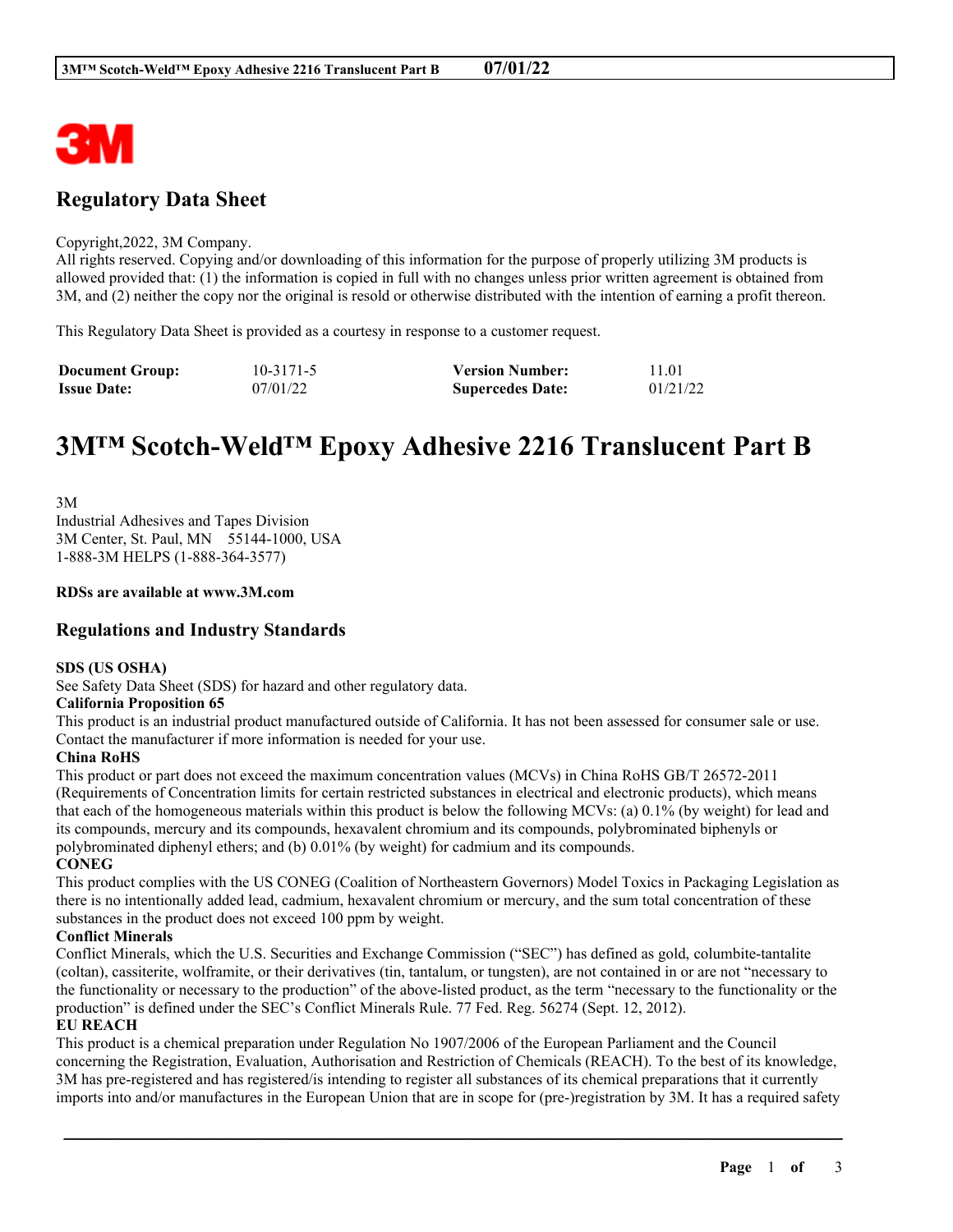## data sheet.

## **EU REACH**

This product, including any article that the product is composed of, does not contain at greater than 0.1% by weight a Substance of Very High Concern (SVHC) substance identified according to Article 59 of REACH. This declaration reflects the substances on the candidate SVHC list, effective June 2022.

## **EU RoHS**

This product does not exceed the maximum concentration values (MCVs) set under EU Directive 2011/65/EU (RoHS recast/RoHS 2), as stated in Annex II to that directive. This means that each of the homogenous materials within this product does not exceed the following MCVs: (a) 0.1% (by weight) for lead, mercury, hexavalent chromium, polybrominated biphenyls or polybrominated diphenyl ethers; and (b) 0.01% (by weight) for cadmium.

## **EU RoHS Phthalates**

This product does not exceed the maximum concentration values (MCVs) for phthalates set under EU Directive 2011/65/EU (RoHS recast/RoHS 2), as amended by EU 2015/863, which applies to finished EEE after July 22, 2019 for Category 1-7, 10- 11 products and after July 22, 2021 for Category 8 and 9 products. This means that each of the homogeneous materials within this product does not exceed the MCV of 0.1% (by weight) for each of the following phthalates: DEHP, BBP, DBP, and DIBP.

## **IEC62474**

IEC62474 substances are not intentionally added to this product. This declaration reflects the substances on the list as of the date of this certificate.

## **Stockholm Agreement**

This product does not contain Persistent Organic Pollutants (POPs) at or above applicable thresholds per Annexes A, B, and C of the Stockholm Convention, May 2004 and subsequent amendments.

## **Sustainability Advantage: Recycled content**

This product does not contain recycled content.

**TSCA Section 6**

This product is not known to contain 2,4,6-Tri-tert-butylphenol (CAS 732-26-3).

**TSCA Section 6**

This product is not known to contain Decabromodiphenyl Ether (Deca-BDE) (CAS 1163-19-5).

## **TSCA Section 6**

This product is not known to contain Hexachlorobutadiene (HCBD) (CAS 87-68-3).

## **TSCA Section 6**

This product is not known to contain Pentachlorothiophenol (PCTP) (CAS 133-49-3).

**TSCA Section 6**

This product is not known to contain Phenol, isopropylated phosphate (3:1) (PIP (3:1)) (CAS 68937-41-7).

## **Chemicals and/or Compounds of Interest**

**4,4'-Methylenebis(2,6-Diethylaniline) (CAS 13680-35-8)** : Not intentionally added. **Acrylamide (CAS 79-06-1)** : Not intentionally added. **Alkylphenol (AP)** : Not intentionally added. **Alkylphenolethoxylates (APE)** : Not intentionally added. **Antimony and (Sb) Compounds** : Not intentionally added. **Arsenic and (As) Compounds** : Not intentionally added. **Asbestos** : Not intentionally added. **Azocolorants and Azodyes** : Not intentionally added. **Beryllium and (Be) Compounds** : Not intentionally added. **Bismuth and (Bi) Compounds** : Not intentionally added. **Bisphenol A (BPA) (CAS 80-05-7)** : This product contains a polymer manufactured with bisphenol A as a monomer. While residual amounts of bisphenol A might be present, the amount would be <10 ppm by weight. **Butyl Benzyl Phthalate (BBP) (CAS 85-68-7)** : Not intentionally added. **Butylated Hydroxytoluene (BHT) (128-37-0)** : Not intentionally added. **Cadmium and (Cd) Compounds** : Not intentionally added. **Chlorinated Paraffins, Short Chain** : Not intentionally added. **Chromium and (Cr) Compounds** : Not intentionally added. **Cobalt and (Co) Compounds** : Not intentionally added.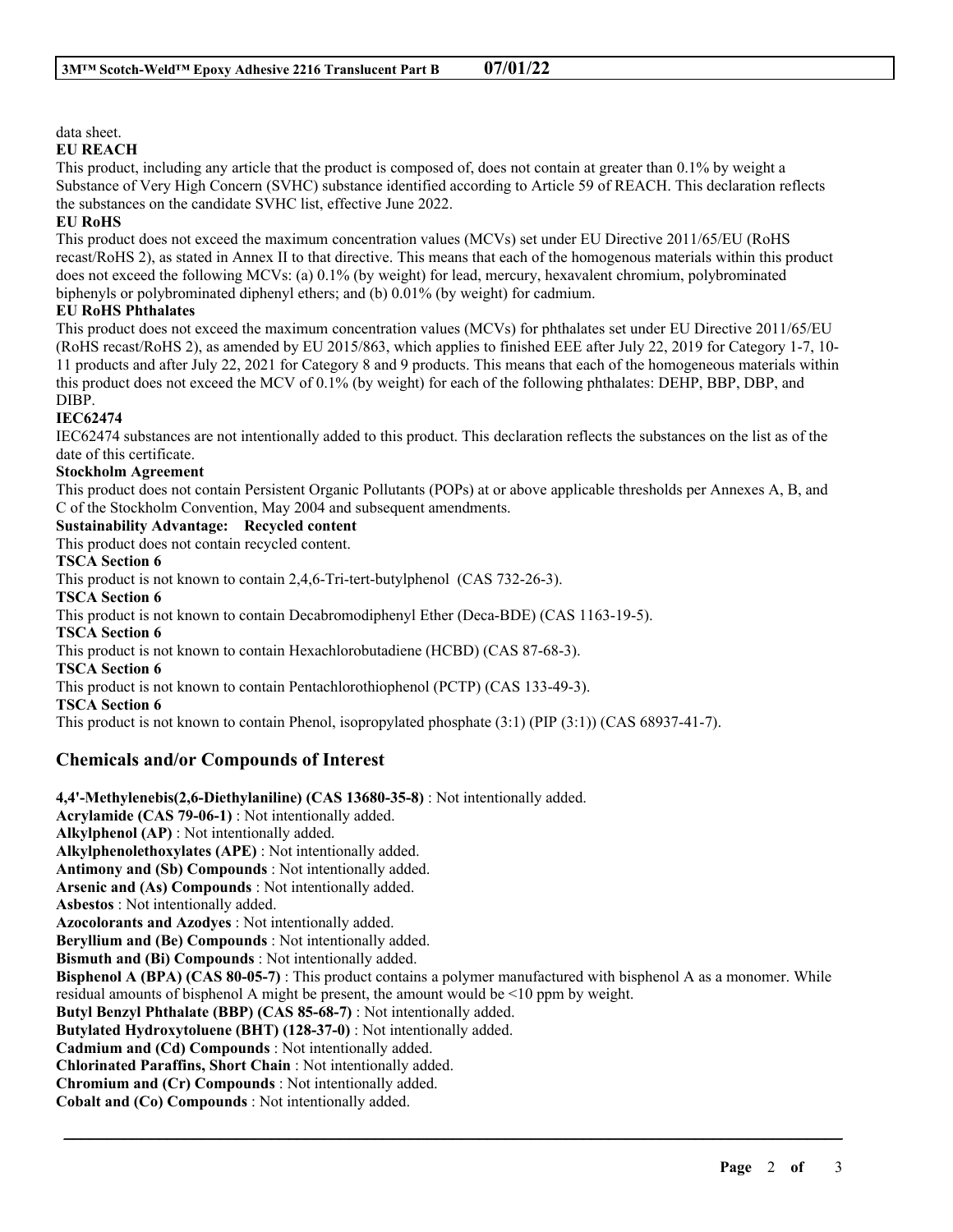**Colophony (Rosin) (CAS 8050-09-7)** : Not intentionally added. **Crystalline Silica** : Not intentionally added. **Decabromodiphenyl Ether (Deca-BDE) (CAS 1163-19-5)** : Not intentionally added. **Di(2-Ethylhexyl) Phthalate (DEHP) (CAS 117-81-7)** : Not intentionally added. **Dibutyl Phthalate (DBP) (CAS 84-74-2)** : Not intentionally added. **Dibutyl Tin Compounds** : Not intentionally added. **Diisodecyl Phthalate (DIDP)** : Not intentionally added. **Diisononyl Phthalate (DINP)** : Not intentionally added. **Dimethyl Fumarate (DMF) (CAS 624-49-7)** : Not intentionally added. **Dimethylacetamide (CAS 127-19-5)** : Not intentionally added. **Di-n-Octyl Phthalate (DNOP) (CAS 117-84-0)** : Not intentionally added. **Dioxins and Furans** : Not intentionally added. **Flame Retardants (not PBB or PBDE)** : Not intentionally added. **Formaldehyde (CAS 50-00-0)** : Not intentionally added. **Genetically Modified Organisms (GMOs)** : Not intentionally added. **Hexavalent Chromium and (Cr+6) Compounds** : Not intentionally added. **Lead and (Pb) Compounds** : Not intentionally added. **Materials of Human or Animal Origin** : Not intentionally added. **Melamine (CAS 108-78-1)** : Not intentionally added. **Mercury and (Hg) Compounds** : Not intentionally added. **Musk Xylene (CAS 81-15-2)** : Not intentionally added. **Nickel and (Ni) Compounds** : Not intentionally added. **Nonylphenol (NP)** : Not intentionally added. **Nonylphenol Ethoxylates (NPE)** : Not intentionally added. **Organochlorine Pesticides** : Not intentionally added. **Organophosphate Pesticides** : Not intentionally added. **Organotin Compounds** : Not intentionally added. **Ozone Depleting Chemicals (ODCs)** : Not intentionally added. **Perfluorooctanesulfonic Acid (PFOS) (CAS 1763-23-1)** : Not intentionally added. **Perfluorooctanoic Acid (PFOA) (CAS 335-67-1)** : Not intentionally added. **Phthalates** : Not intentionally added. **Polybrominated Biphenyls (PBB)** : Not intentionally added. **Polybrominated Diphenylethers (PBDE)** : Not intentionally added. **Polychlorinated Biphenyls (PCBs)** : Not intentionally added. **Polychlorinated Naphthalenes (PCNs) (>3 Chlorine Atoms)** : Not intentionally added. **Polycyclic Aromatic Hydrocarbons (PAHs)** : Not intentionally added. **Polyvinyl Chloride (PVC)** : Not intentionally added. **Radioactive Substance** : Not intentionally added. **Selenium and (Se) Compounds** : Not intentionally added. **Tetrabromobisphenol A (TBBA) (CAS 79-94-7)** : Not intentionally added. **Tributyl Tin Compounds** : Not intentionally added. **Triphenyl Tin Compounds** : Not intentionally added.

Disclaimers: The information provided in this document related to material content represents 3M's knowledge and belief, which may be based in whole or in part on information provided by suppliers to 3M. This is intended to answer commonly asked questions about 3M products and is not intended to be a comprehensive listing of all substances that may be of interest or that may be regulated in this or other 3M products, nor is it intended to be a comprehensive summary of any and all regulations that may apply to this product. Where substances are listed, their listing does not infer or constitute a judgment as to their safety, environmental or health impacts. Information is supplied upon the condition that the persons receiving the same will make their own determination as to its suitability for their purposes prior to use. Customers are encouraged to consult with legal and regulatory experts to determine applicable regulations in light of intended use of the product.

Limitation of Remedies and Liability: In the event any Product is proven not to conform with the information in this document, then to the extent permitted by law, 3M's entire liability and Buyer's exclusive remedy, will be at 3M's option either: (i) replacement of Product with a conforming product, or (ii) refund of the purchase price paid by Buyer for each non-conforming Product, within a reasonable time after written notification of said non-conformance and return of said Product to 3M. 3M shall not under any circumstances be liable for direct, incidental, special, or consequential damages (including but not limited to loss of profits, revenue, or business) related to or arising out of this certification, including, the use, misuse or inability to use the Product. Unless stated otherwise in writing, the foregoing language cannot be waived, modified, or supplemented in any manner whatsoever.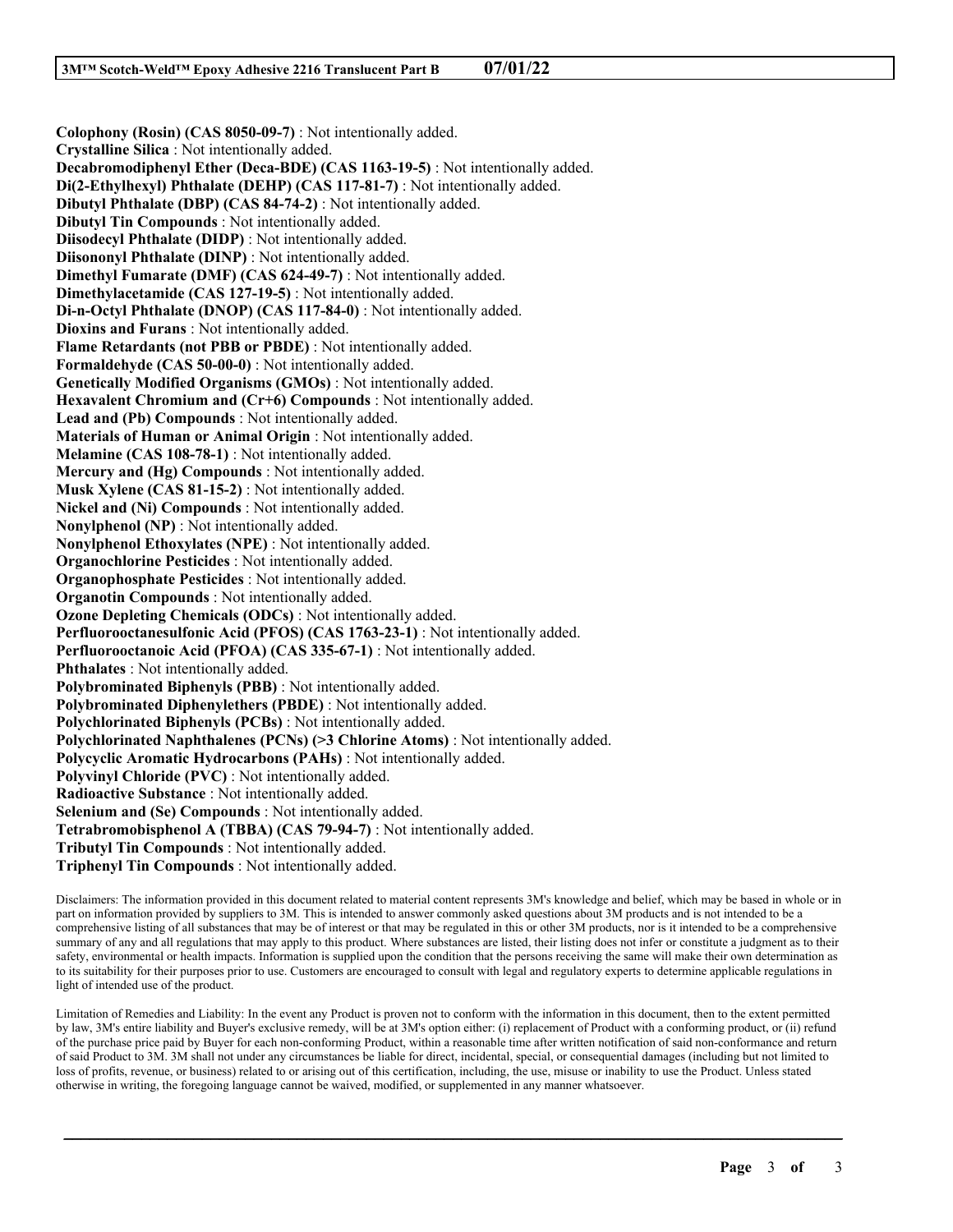

## **Regulatory Data Sheet**

#### Copyright,2022, 3M Company.

All rights reserved. Copying and/or downloading of this information for the purpose of properly utilizing 3M products is allowed provided that: (1) the information is copied in full with no changes unless prior written agreement is obtained from 3M, and (2) neither the copy nor the original is resold or otherwise distributed with the intention of earning a profit thereon.

This Regulatory Data Sheet is provided as a courtesy in response to a customer request.

| <b>Document Group:</b> | $10 - 3173 - 1$ | <b>Version Number:</b>  | 15.00    |
|------------------------|-----------------|-------------------------|----------|
| <b>Issue Date:</b>     | 01/21/22        | <b>Supercedes Date:</b> | 12/27/21 |

# **3M™ Scotch-Weld™ Epoxy Adhesive 2216 Translucent Part A**

3M Industrial Adhesives and Tapes Division 3M Center, St. Paul, MN 55144-1000, USA 1-888-3M HELPS (1-888-364-3577)

## **RDSs are available at www.3M.com**

## **Regulations and Industry Standards**

## **SDS (US OSHA)**

See Safety Data Sheet (SDS) for hazard and other regulatory data.

## **California Proposition 65**

This product is an industrial product manufactured outside of California. It has not been assessed for consumer sale or use. Contact the manufacturer if more information is needed for your use.

## **China RoHS**

This product or part does not exceed the maximum concentration values (MCVs) in China RoHS GB/T 26572-2011 (Requirements of Concentration limits for certain restricted substances in electrical and electronic products), which means that each of the homogeneous materials within this product is below the following MCVs: (a) 0.1% (by weight) for lead and its compounds, mercury and its compounds, hexavalent chromium and its compounds, polybrominated biphenyls or polybrominated diphenyl ethers; and (b) 0.01% (by weight) for cadmium and its compounds.

**CONEG**

This product complies with the US CONEG (Coalition of Northeastern Governors) Model Toxics in Packaging Legislation as there is no intentionally added lead, cadmium, hexavalent chromium or mercury, and the sum total concentration of these substances in the product does not exceed 100 ppm by weight.

## **Conflict Minerals**

Conflict Minerals, which the U.S. Securities and Exchange Commission ("SEC") has defined as gold, columbite-tantalite (coltan), cassiterite, wolframite, or their derivatives (tin, tantalum, or tungsten), are not contained in or are not "necessary to the functionality or necessary to the production" of the above-listed product, as the term "necessary to the functionality or the production" is defined under the SEC's Conflict Minerals Rule. 77 Fed. Reg. 56274 (Sept. 12, 2012).

## **EU REACH**

Substances listed in Annex XIV of Regulation No 1907/2006 of the European Parliament and the Council concerning the Registration, Evaluation, Authorization and Restriction of Chemicals (REACH) are not intentionally added to this product. **EU REACH**

\_\_\_\_\_\_\_\_\_\_\_\_\_\_\_\_\_\_\_\_\_\_\_\_\_\_\_\_\_\_\_\_\_\_\_\_\_\_\_\_\_\_\_\_\_\_\_\_\_\_\_\_\_\_\_\_\_\_\_\_\_\_\_\_\_\_\_\_\_\_\_\_\_\_\_\_\_\_\_\_\_\_\_\_\_\_\_\_\_\_

This product is a chemical preparation under Regulation No 1907/2006 of the European Parliament and the Council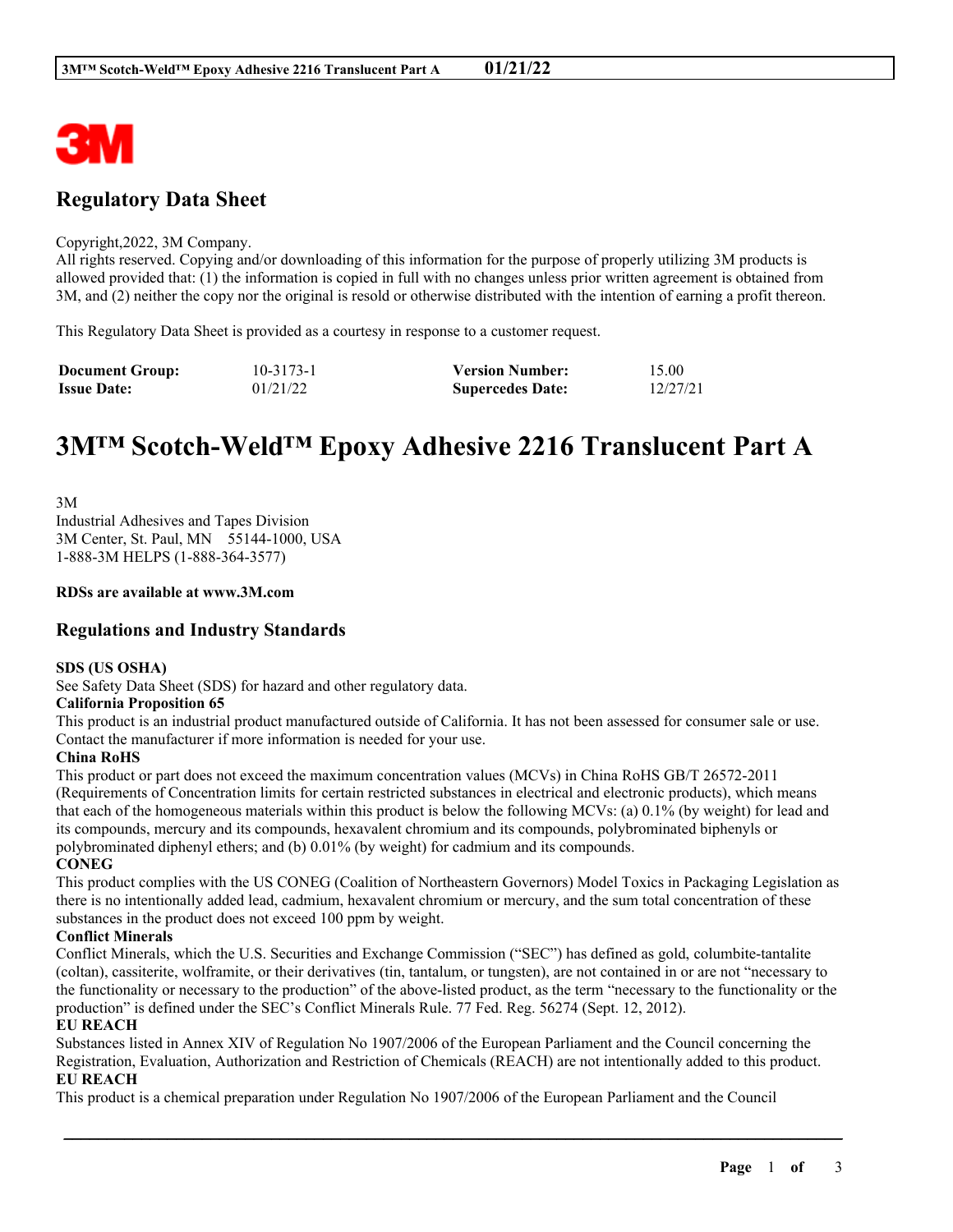concerning the Registration, Evaluation, Authorisation and Restriction of Chemicals (REACH). To the best of its knowledge, 3M has pre-registered and has registered/is intending to register all substances of its chemical preparations that it currently imports into and/or manufactures in the European Union that are in scope for (pre-)registration by 3M. It has a required safety data sheet.

## **EU REACH**

This product or part is known to contain a substance listed in Annex XVII.

## **EU REACH**

This product, including any article that the product is composed of, does not contain at greater than 0.1% by weight a Substance of Very High Concern (SVHC) substance identified according to Article 59 of REACH. This declaration reflects the substances on the candidate SVHC list, effective January 2022.

## **EU RoHS**

This product does not exceed the maximum concentration values (MCVs) set under EU Directive 2011/65/EU (RoHS recast/RoHS 2), as stated in Annex II to that directive. This means that each of the homogenous materials within this product does not exceed the following MCVs: (a) 0.1% (by weight) for lead, mercury, hexavalent chromium, polybrominated biphenyls or polybrominated diphenyl ethers; and (b) 0.01% (by weight) for cadmium.

## **EU RoHS Phthalates**

This product does not exceed the maximum concentration values (MCVs) for phthalates set under EU Directive 2011/65/EU (RoHS recast/RoHS 2), as amended by EU 2015/863, which applies to finished EEE after July 22, 2019 for Category 1-7, 10- 11 products and after July 22, 2021 for Category 8 and 9 products. This means that each of the homogeneous materials within this product does not exceed the MCV of 0.1% (by weight) for each of the following phthalates: DEHP, BBP, DBP, and DIBP.

## **Stockholm Agreement**

This product does not contain Persistent Organic Pollutants (POPs) at or above applicable thresholds per Annexes A, B, and C of the Stockholm Convention, May 2004 and subsequent amendments.

**Sustainability Advantage: Recycled content**

This product does not contain recycled content.

**TSCA Section 6** This product is not known to contain 2,4,6-Tri-tert-butylphenol (CAS 732-26-3). **TSCA Section 6** This product is not known to contain Decabromodiphenyl Ether (Deca-BDE) (CAS 1163-19-5). **TSCA Section 6** This product is not known to contain Hexachlorobutadiene (HCBD) (CAS 87-68-3).

**TSCA Section 6**

This product is not known to contain Pentachlorothiophenol (PCTP) (CAS 133-49-3).

**TSCA Section 6**

This product is not known to contain Phenol, isopropylated phosphate (3:1) (PIP (3:1)) (CAS 68937-41-7).

## **Chemicals and/or Compounds of Interest**

**Asbestos** : Not intentionally added. **Beryllium and (Be) Compounds** : Not intentionally added. **Bismuth and (Bi) Compounds** : Not intentionally added. **Cadmium and (Cd) Compounds** : Not intentionally added. **Chlorinated Paraffins, Short Chain** : Not intentionally added. **Chromium and (Cr) Compounds** : Not intentionally added. **Cobalt and (Co) Compounds** : Not intentionally added. **Colophony (Rosin) (CAS 8050-09-7)** : Not intentionally added. **Crystalline Silica** : Not intentionally added. **Decabromodiphenyl Ether (Deca-BDE) (CAS 1163-19-5)** : Not intentionally added. **Dioxins and Furans** : Not intentionally added. **Flame Retardants (not PBB or PBDE)** : Not intentionally added. **Formaldehyde (CAS 50-00-0)** : Not intentionally added. **Hexavalent Chromium and (Cr+6) Compounds** : Not intentionally added. **Lead and (Pb) Compounds** : Not intentionally added. **Materials of Human or Animal Origin** : Not intentionally added. *Not reviewed for health care applications involving*